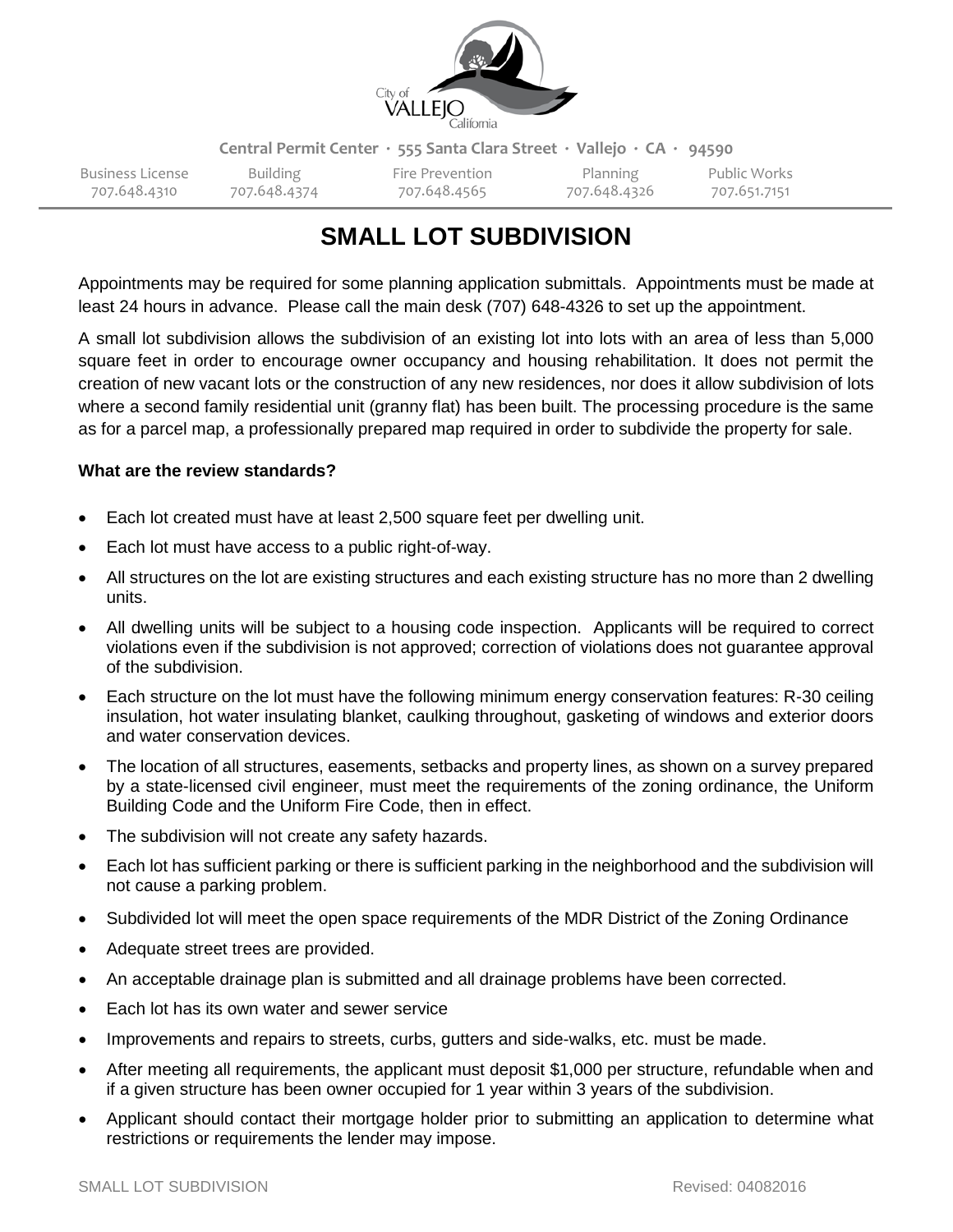#### **What are the steps in the process?**

- Preliminary review of your small lot subdivision by the Technical Project Review Committee (TPRC) may be required prior to the filing of the application. This process takes 3 weeks but can save time later by resolving issues early in the review. Please refer to the "Preliminary Review" handout.
- $\triangleright$  A planner will be assigned to review the application for completeness. State law requires that staff determine whether the application is complete within 30 days.
- $\triangleright$  Some parcel map applications are subject to the environmental review process. If staff determines that the project is subject to environmental review please refer to the "Environmental Review" handout.

#### **What is required for application submittal?**

#### **SMALL LOT SUBDIVISION APPLICATION CHECKLIST**

**The following items must be submitted for a complete application. To ensure that all items are provided, please check off the box for each item that is shown. If an item is not applicable, write N/A next to the box. Incomplete applications will not be accepted.** 

 $\Box$ **Application:** A completed planning application signed by the property owner and applicant.

**Fees:** An application fee of \$

 $\Box$ 

 $\Box$ 

A public notice fee of \$\_\_\_\_\_\_\_\_\_\_\_.

**Plans:** Nine (9) sets of plans: Parcel map at a scale not less than 1" = 100'. Plans should be a minimum of 18" x 26" and folded and collated to a size no larger than 9" x 13" and one (1) set 8  $\frac{1}{2}$ " x 11" parcel map. The map should show the following:

- The subdivision name or number, date, north point, scale and sufficient description to define the location and boundaries (including acreage) of the proposed subdivision and a vicinity map;
- $\sim$ Name and address of record owner(s) of the subdivision;
- Name and address of the subdivider;  $\Box$
- $\Box$ Name, business address and telephone number of the registered engineer or licensed surveyor who prepared the map of the subdivision;
- $\Box$ Sufficient elevations or contours to determine the topography of the site and adjacent sites affected by the development;
- $\Box$ The locations, names, widths and approximate grades of all roads, streets, bicycle paths, walkways, trails and highways in the proposed subdivision and along the boundaries;
- $\Box$ The location and character of all existing or proposed public utilities in the subdivision and in the adjoining and contiguous public rights-of-way;
- $\Box$ The approximate widths, location and purpose of all existing or proposed easements;
- $\Box$ Location and type of all public transit facilities;
	- Location of all mail boxes;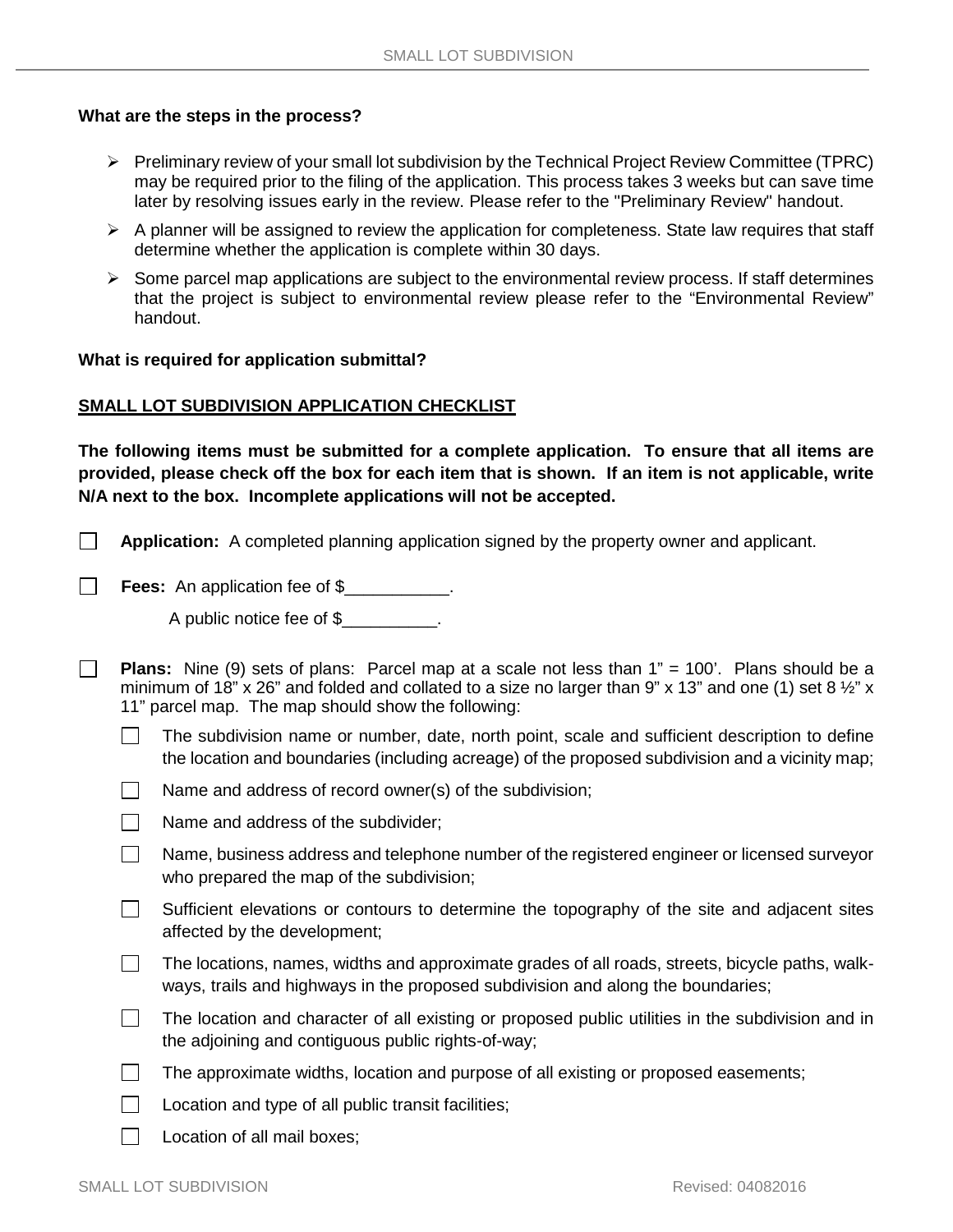|                                          | Identification of all public improvements that are a deviation or variation of the Vallejo Sanitation<br>and Flood Control District's adopted public improvement standards;                                                                                                                                                                                        |
|------------------------------------------|--------------------------------------------------------------------------------------------------------------------------------------------------------------------------------------------------------------------------------------------------------------------------------------------------------------------------------------------------------------------|
|                                          | Location and type of all land reserved for public facilities;                                                                                                                                                                                                                                                                                                      |
| $\Box$                                   | Location and character of all existing and proposed park and recreation facilities, and proposed<br>open space areas, including their ownership and management.                                                                                                                                                                                                    |
|                                          | Approximate lot layout and dimensions of each lot and an identifying number of each;                                                                                                                                                                                                                                                                               |
| $\sim$                                   | The outline of any existing buildings to remain in place and their locations in relation to existing<br>or proposed street and lot lines;                                                                                                                                                                                                                          |
|                                          | Location and species of each tree over 6 inches in diameter;                                                                                                                                                                                                                                                                                                       |
|                                          | Location of every area subject to flooding and/or storm water overflow and the location, width<br>and direction of flow of every watercourse;                                                                                                                                                                                                                      |
|                                          | Heights, size and location of all proposed buildings, unless exempted by the Development<br>Services Director;                                                                                                                                                                                                                                                     |
|                                          | Type of residential units, the number of bedrooms in each type and the total number of each<br>type of unit, unless exempted by the Development Services Director;                                                                                                                                                                                                 |
| $\blacksquare$                           | A copy of every restrictive covenant proposed, or in the case of condominium projects, a copy<br>of the declaration of restrictions and proposed management arrangement relating to the project                                                                                                                                                                    |
|                                          | Location of all nearby fire hydrants.                                                                                                                                                                                                                                                                                                                              |
| <b>Additional Submittal Requirements</b> |                                                                                                                                                                                                                                                                                                                                                                    |
|                                          | Subdivider's statement consisting of existing uses on the property, identification and location of<br>all proposed uses within the subdivision, description of the proposed improvements and public<br>utilities and the date by which improvements will be completed, and justification for every<br>proposed exception to any provision of the Zoning Ordinance; |
|                                          | A preliminary grading and drainage plan including proper measures for erosion control and<br>prevention of sedimentation or damage to off-site property and will not adversely impact any of<br>the subdivided parcels;                                                                                                                                            |
|                                          | Environmental information consisting of a soils report, noise study and traffic study, unless<br>exempted by the Development Services Director;                                                                                                                                                                                                                    |
|                                          | The outline of all existing buildings and their locations in relation to existing or proposed street<br>and lot lines;                                                                                                                                                                                                                                             |
|                                          | Site Photos: Color photos showing the existing property and the adjacent properties                                                                                                                                                                                                                                                                                |

## **What is the approval process?**

Within 10 days after an application has been found to be complete, planning staff will route the parcel map to the appropriate departments and agencies for comments. Notice of the parcel map application will be mailed to all property owners within a 200 foot radius of the subject property. This notice gives the property owners 14 to 21 days, depending on whether environmental review is required, to comment on the parcel map application.